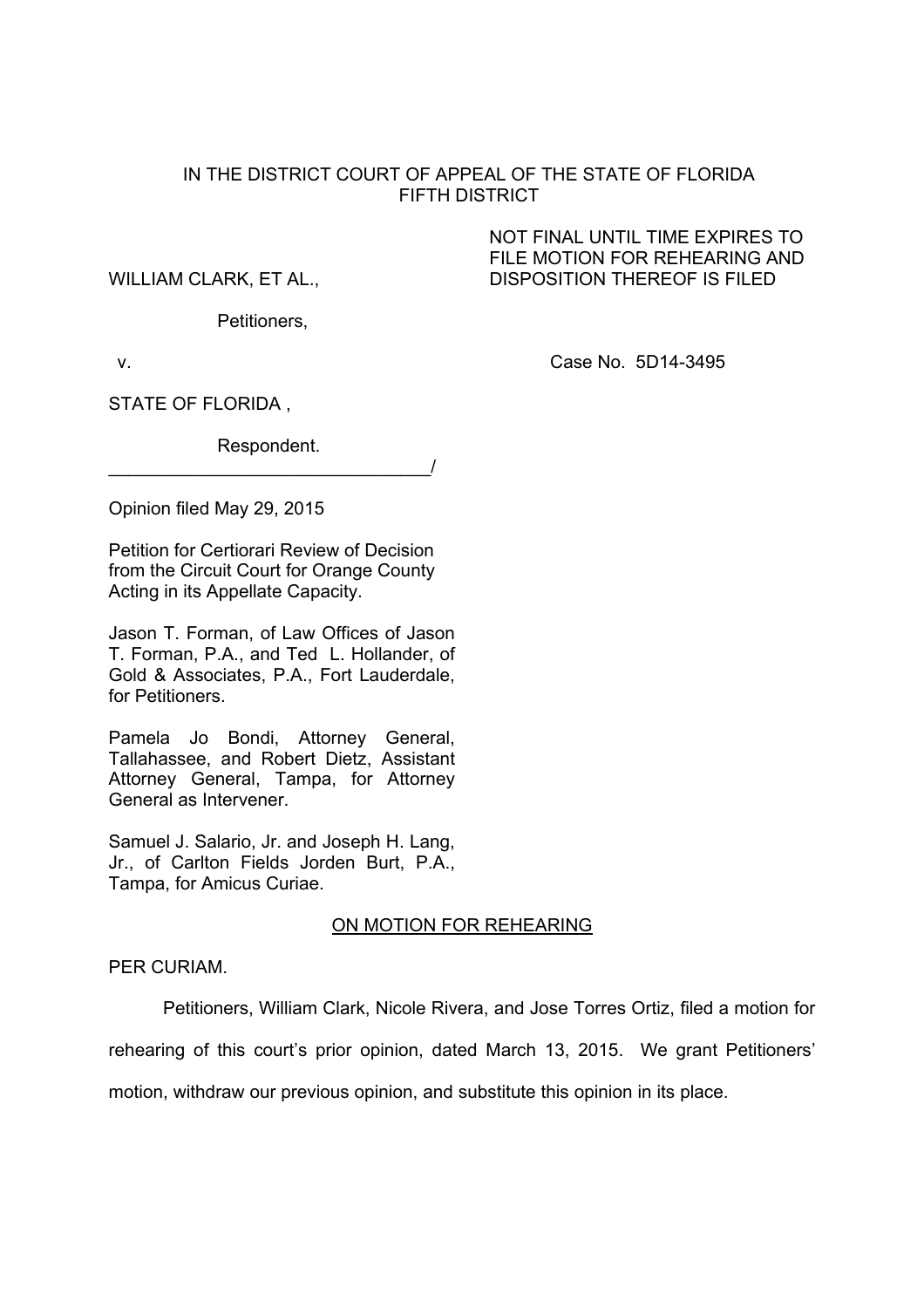Petitioners petition this court for second-tier certiorari review of an opinion by the Ninth Judicial Circuit Court, appellate division, which reversed the trial court's finding that photographic and video evidence obtained from red light cameras needed to be authenticated prior to being admitted into evidence.

Each Petitioner was separately issued a traffic citation pursuant to section 316.0083, Florida Statutes (2012), known as the Mark Wandall Traffic Safety Act, after a red light camera allegedly captured him or her running a red light. Petitioners contested the citations at a lengthy evidentiary hearing, which took place on June 7, 2012, and August 2, 2012. At the hearing, the State attempted to admit into evidence the photographs and video obtained from the red light cameras without first providing authentication of the evidence,<sup>1</sup> claiming that pursuant to section 316.0083(1)(e), Florida Statutes  $(2012)$ ,<sup>2</sup> authentication of this evidence was not required as a condition to its admissibility because the evidence was self-authenticating. The trial court determined

§ 316.0083(1)(e), Fla. Stat. (2012) (emphasis added).

 <sup>1</sup> *See* § 90.901, Fla. Stat. (2012) ("Authentication or identification of evidence is required as a condition precedent to its admissibility.").

<sup>2</sup> Section 316.0083(1)(e), Florida Statutes (2012), provides, in full:

The photographic or electronic images or streaming video attached to or referenced in the traffic citation is evidence that a violation of s. 316.074(1) or s. 316.075(1)(c)1. when the driver failed to stop at a traffic signal has occurred and *is admissible in any proceeding to enforce this section* and raises a rebuttable presumption that the motor vehicle named in the report or shown in the photographic or electronic images or streaming video evidence was used in violation of s. 316.074(1) or s. 316.075(1)(c) 1. when the driver failed to stop at a traffic signal.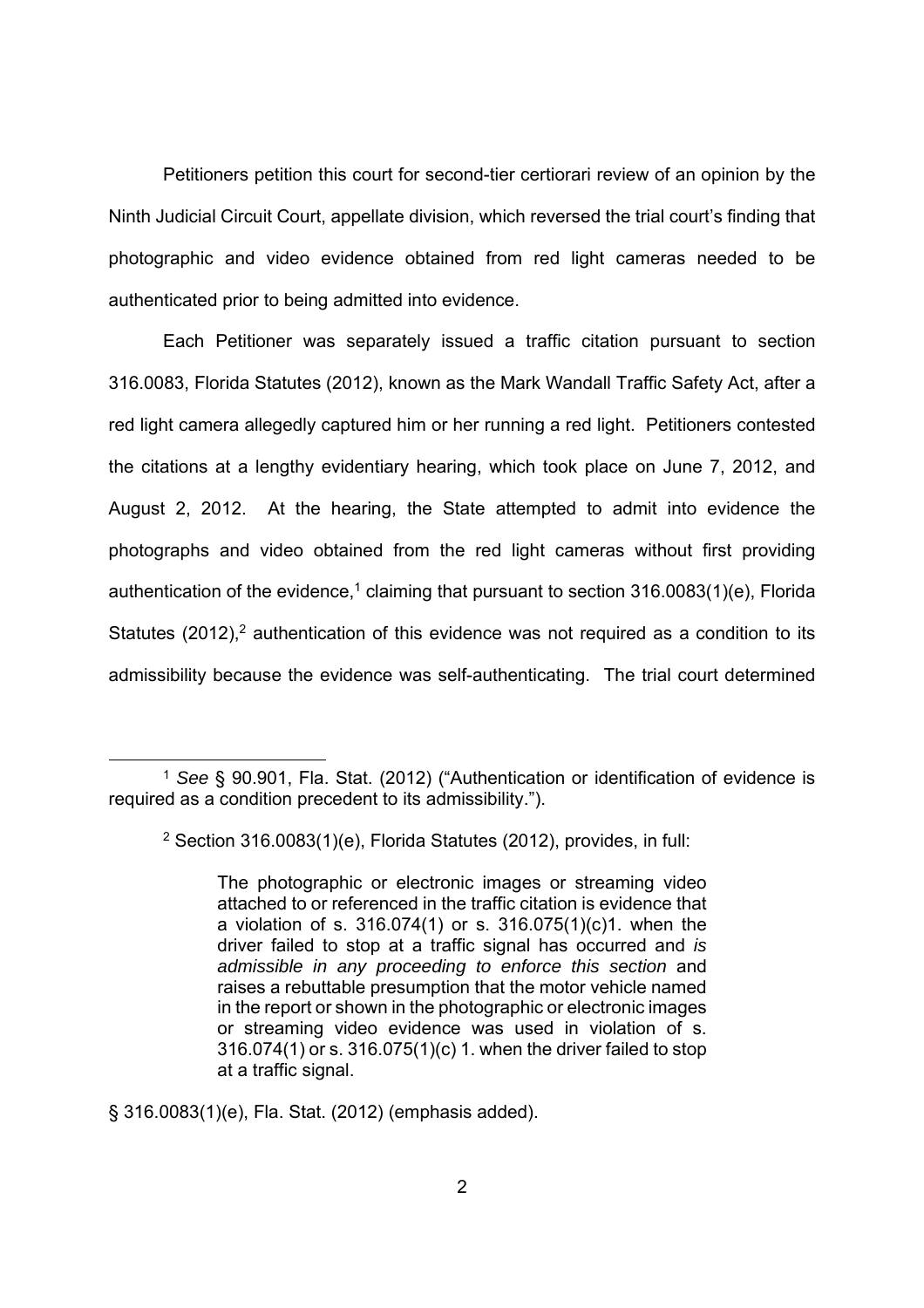that the photographic and video evidence obtained from the red light cameras were not self-authenticating and dismissed the citations because "the State had failed to prove that the [Petitioners] had committed the infraction."

The State appealed the trial court's order to the Ninth Judicial Circuit Court, appellate division. The circuit court reversed the trial court's order in part, finding that since "the statute plainly states that photographic or electronic images or streaming video are admissible and evidence that a violation of section  $316.074(1)^{[3]}$  or section  $316.075(1)(c)(1)^{[4]}$  occurred, this evidence is self-authenticating, and it was error that the trial court did not automatically admit this evidence at the hearing." Petitioners now seek certiorari review on the sole issue of whether the circuit court erred in interpreting section 316.0083(1)(e), Florida Statutes (2012), to provide that photographic and video evidence obtained from red light cameras are self-authenticating.

§ 316.074(1), Fla. Stat. (2012).

4 Section 316.075(1)(c)1., Florida Statutes (2012), provides:

§ 316.075(1)(c)1., Fla. Stat. (2012).

 <sup>3</sup> Section 316.074(1), Florida Statutes (2012), provides:

The driver of any vehicle shall obey the instructions of any official traffic control device applicable thereto, placed in accordance with the provisions of this chapter, unless otherwise directed by a police officer, subject to the exceptions granted the driver of an authorized emergency vehicle in this chapter.

Vehicular traffic facing a steady red signal shall stop before entering the crosswalk on the near side of the intersection or, if none, then before entering the intersection and shall remain standing until a green indication is shown.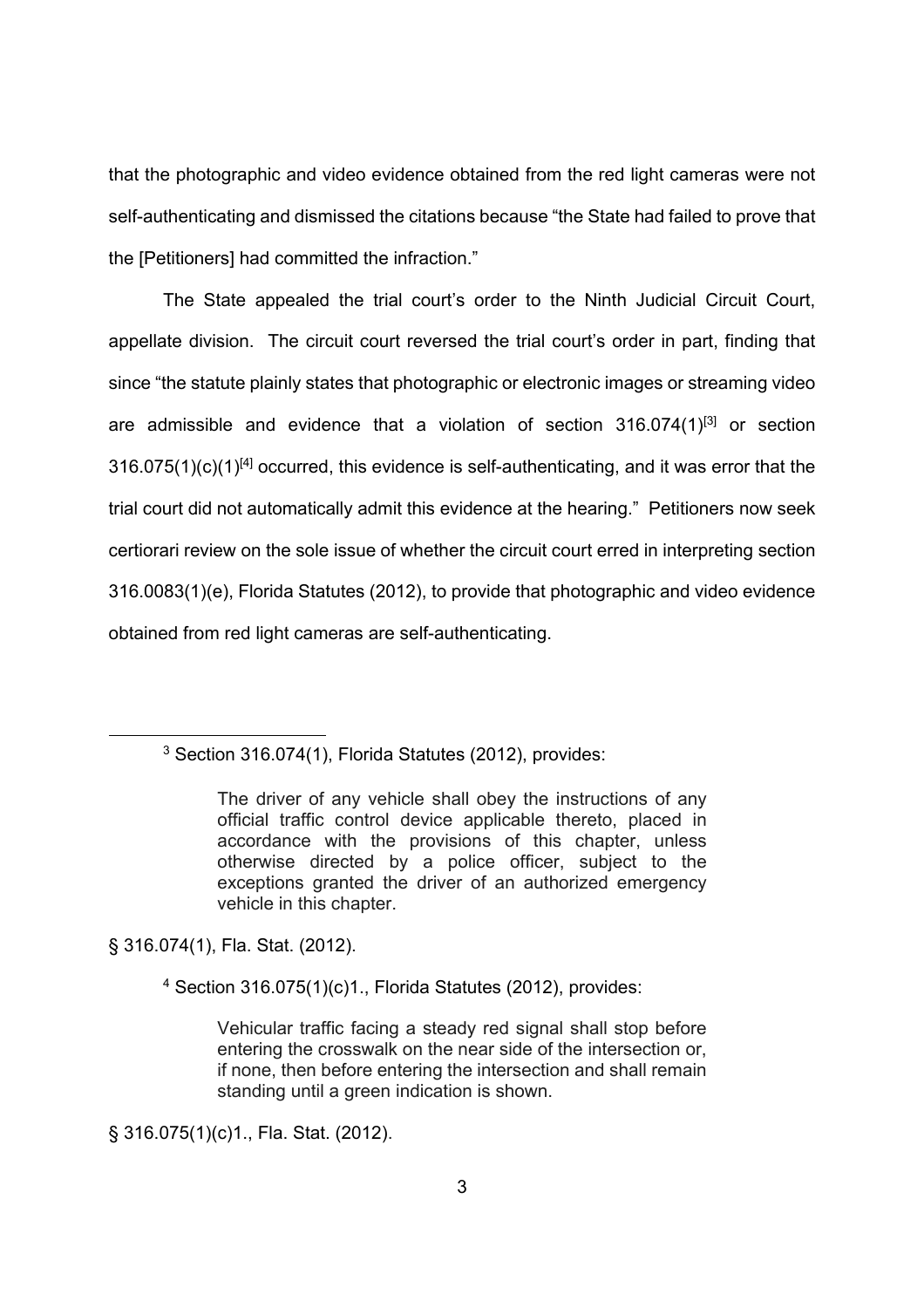When a district court reviews a petition for second-tier certiorari review, it must determine "whether the 'circuit court afforded procedural due process and applied the correct law.'" *Haines City Cmty. Dev. v. Heggs*, 658 So. 2d 523, 530 (Fla. 1995) (emphasis omitted) (quoting *City of Deerfield Beach v. Vaillant*, 419 So. 2d 624, 626 (Fla. 1982)). In other words, this court must determine whether the lower court, while sitting in its appellate capacity, departed from the essential requirements of law. *See id*. "[T]he departure from the essential requirements of the law necessary for the issuance of a writ of certiorari is something more than a simple legal error." *Allstate Ins. Co. v. Kaklamanos,* 843 So. 2d 885, 889 (Fla. 2003) (citing *Ivey v. Allstate Ins. Co.*, 774 So. 2d 679, 682 (Fla. 2000)). "A district court should exercise its discretion to grant certiorari review *only* when there has been a violation of a clearly established principle of law resulting in a miscarriage of justice." *Id.* 

Petitioners do not dispute that photographs and video obtained from red light cameras are relevant evidence. *See* § 90.401, Fla. Stat. (2012) ("Relevant evidence is evidence tending to prove or disprove a material fact."). Rather, they argue that there is nothing in the plain language of section 316.0083(1)(e), Florida Statutes (2012), to indicate that the rules of evidence were not applicable or that the photographs and video from red light cameras were admissible without the need for authentication. However, the Legislature expressly provided in the statute that this evidence is admissible in any proceeding to enforce red light camera violations, leaving it unclear whether the Legislature, by its wording of the statute, equated admissibility with self-authentication. Because the lower court was left with this unclear language, and because no Florida appellate court has squarely addressed this issue, we conclude that certiorari relief is not

4